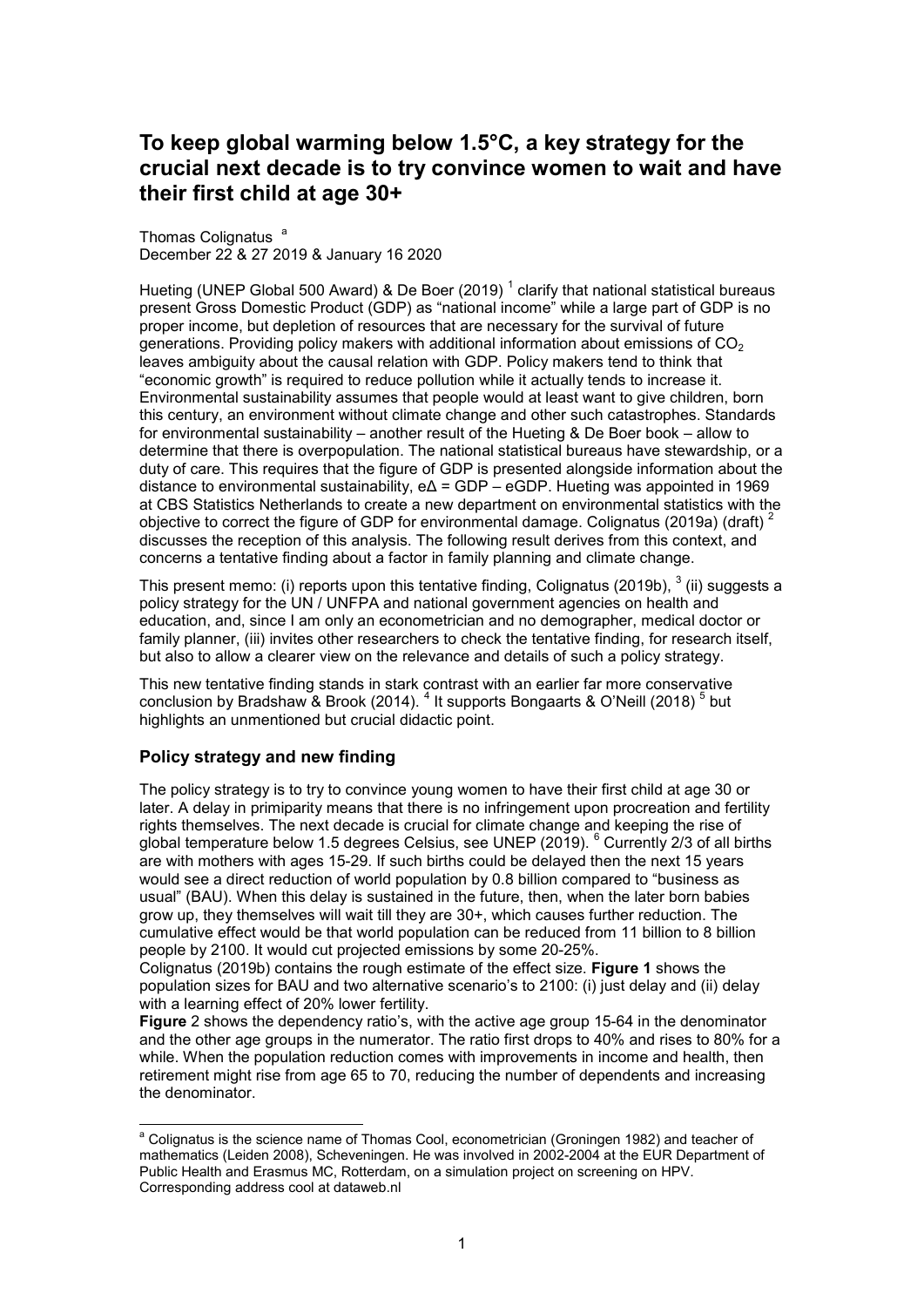



**Figure 2**

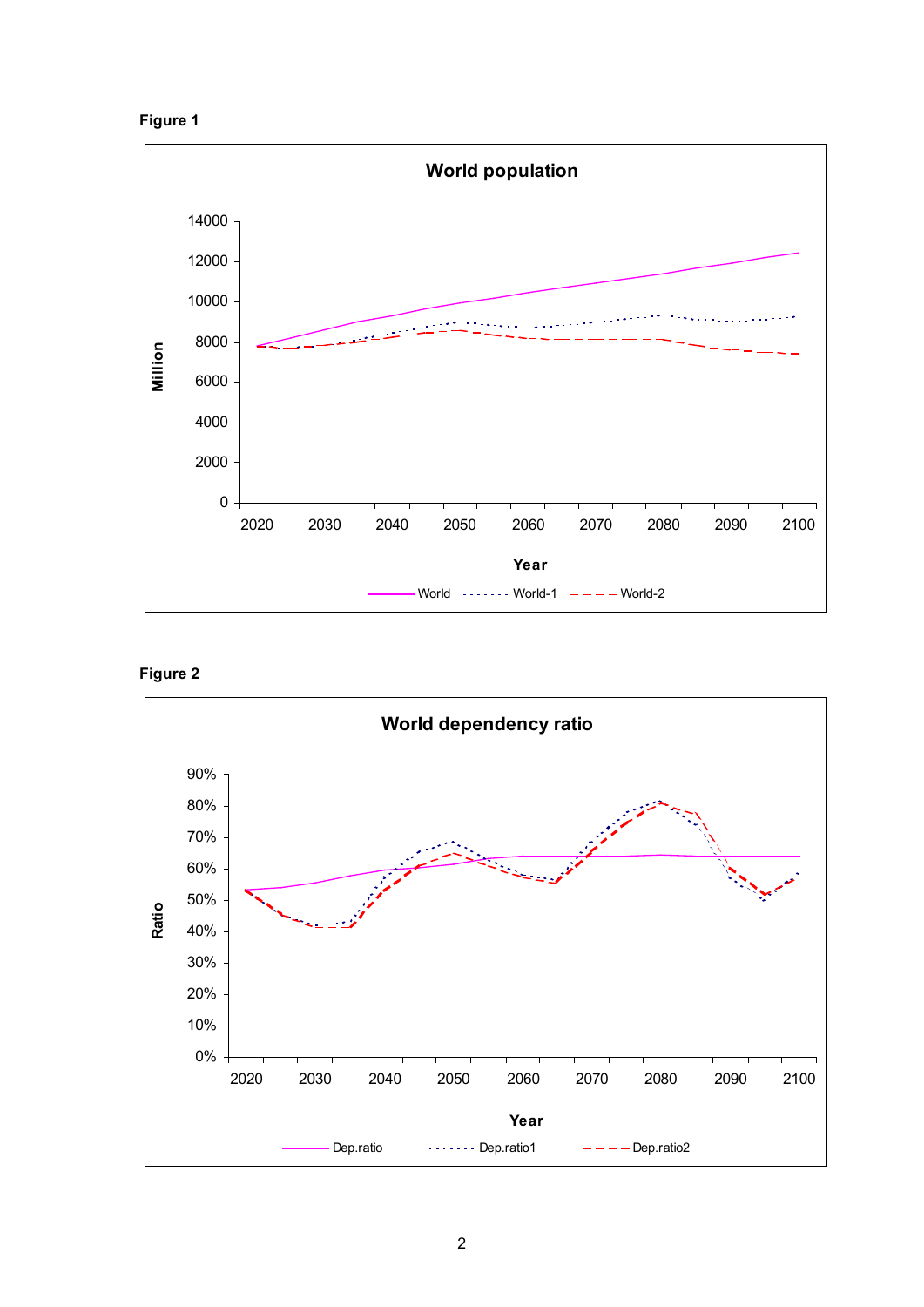# **Contrast with Bradshaw & Brook 2014**

This new finding starkly contrasts with Bradshaw & Brook (2014): "Humanity's large demographic momentum means that there are no easy policy levers to change the size of the human population substantially over coming decades, short of extreme and rapid reductions in female fertility; it will take centuries, and the long-term target remains unclear."

It appears that the latter study used a rather cautious scenario: "We also emulated a shift toward older primiparity by allocating 50% of the fertility in the youngest reproductive age class (15-24) evenly across the older breeding classes (25-49), following a linear change function from 2013 to 2100 (...)."

Since so much is unknown, the latter caution may be understood, but the current challenge – to keep global warming below  $1.5^{\circ}$ C – is such that humanity better looks at all options on the table, including a more ambitious delay in primiparity.

# **Other research**

Bradshaw & Brook (2014) were criticised by O'Sullivan (2015)  $^7$  on the relevance of regional differences, and we can support her statement now on the topic of primiparity: "Bradshaw and Brook's (...) paper seriously understates the hazard of our current population course, and underestimates the impact of fertility-reduction efforts. The authors clearly intend to reinforce the importance of population on total environmental impact, but the effect of this paper can only be perversely to diminish political will for family-planning efforts." O'Sullivan (2016) <sup>8</sup> criticises the UN Population Division for being less creative in clarifying the policy options. The UN Division might function more as a statistical instead of indicative planning agency. We need supercomputers with integrated modeling, since it is science fiction to suppose that there can be 11 bn people without restraining feedbacks. O'Sullivan (2018)  $^9$  is highly recommendable, e.g. on the causality of fertility and development, and current undermeasurement of population. Her chapter highlights the effect of population momentum for the long run, and unfortunately doesn't specify the importance of primiparity for the next decade.

O'Neill et al. (2012)  $^{10}$  review the literature on population and emissions, but not yet quite on the effect discussed here. Remarkably, the Worldwatch Institute (2016)  $^{\text{11}}$  looked at more than 900 papers and concludes (p1): "Peer-reviewed scientific research published since 2005 has rarely considered directly the hypothesis that family planning benefits environmental sustainability. Not surprisingly, given this relative lack of attention, no scientific consensus is apparent in the literature."

Gerlagh, Lupi & Galeotti (2018)<sup>12</sup> take the age group 15-45 as a single generation (unit), so that they cannot simulate this (intra-unit) effect. They consider taxing the external effects of births (a fertility tax) instead of ways to *avoid* the problem and such tax. They directly challenge procreation and fertility rights. However, their model seems to be adaptable to include the option of delay.

## **Communication and didactics**

The UNFCCC tends to focus on keeping global warming below 1.5°C in 2020-2030. Such framing comes from failure of earlier targets so that mitigation and adaption seem a secondbest solution. However, the current 1°C already has disastrous effects. It makes more sense to target both a population of 3 bn and removing the current surplus of  $CO<sub>2</sub>$ .

Economist Hueting presented his findings in terms of national income, as eGDP = 70% GDP. It can be more didactic to infer that at least one in three persons is too many. An even larger reduction of population is needed to cut net emissions to zero.

Bongaarts & O'Neill (2018) are critical that UNFCCC neglects demographers and family planners. The 1994 Cairo population conference emphasized fertility rights, which caused 25